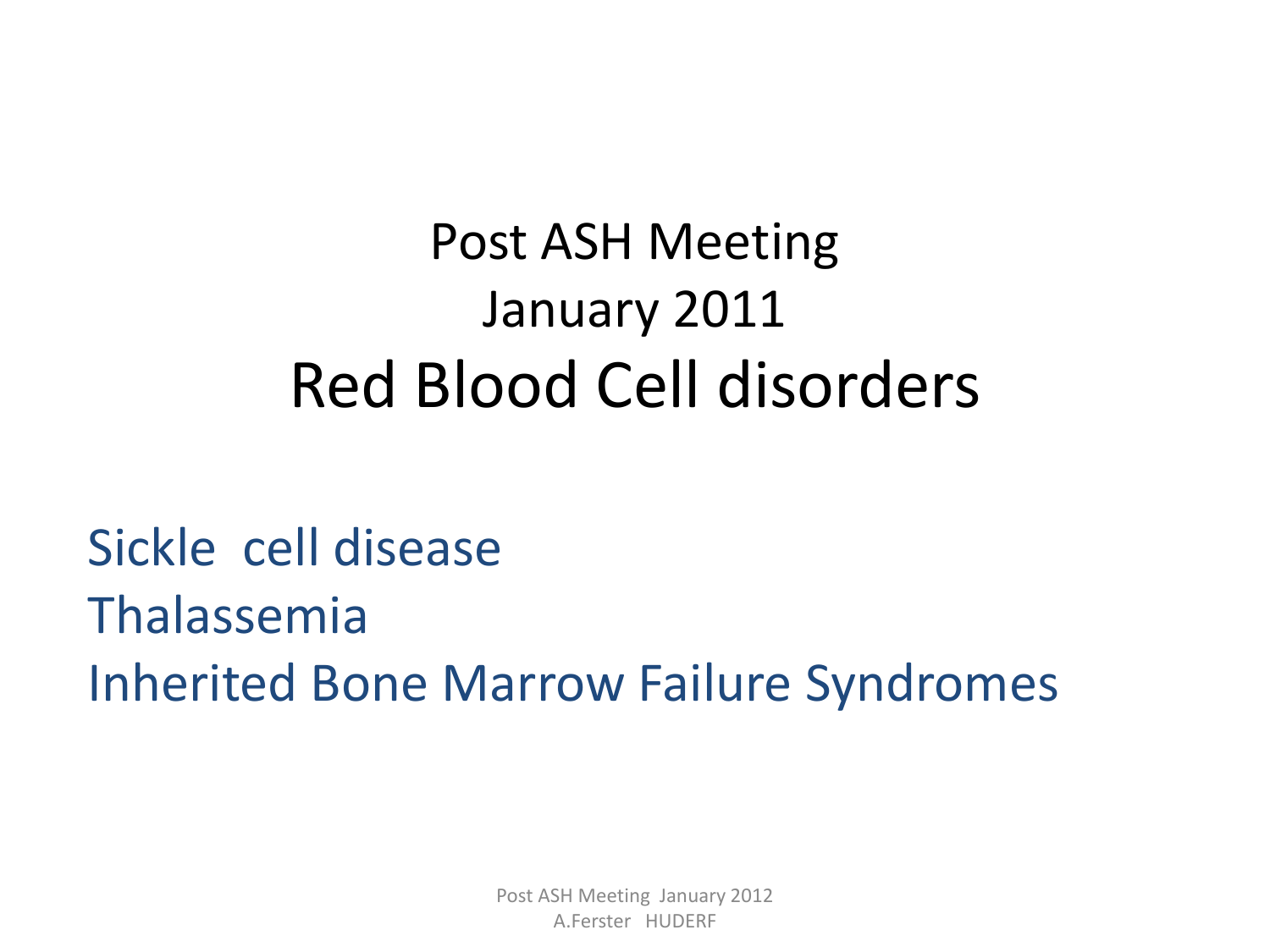# Sickle cell disease

| In children | VOC, infection, Acute Chest Syndrome,<br>anemia and stroke                 |
|-------------|----------------------------------------------------------------------------|
| In adults   | IDEM + Organ failure (kidney, heart, lung,<br>eye, bone,) and sudden death |

- >75.000 SCD pts in US and 1st inherited disease in Brussels Area
- 1980-2009:
	- Survival at 18y: 95.6%
	- Stroke free survival at 18y: (86%)
	- 10y mortality for 20y old patients: 15%
	- But if >100days of pain/y: 65%
	- Improved 10y survival with HU: 86 versus 65%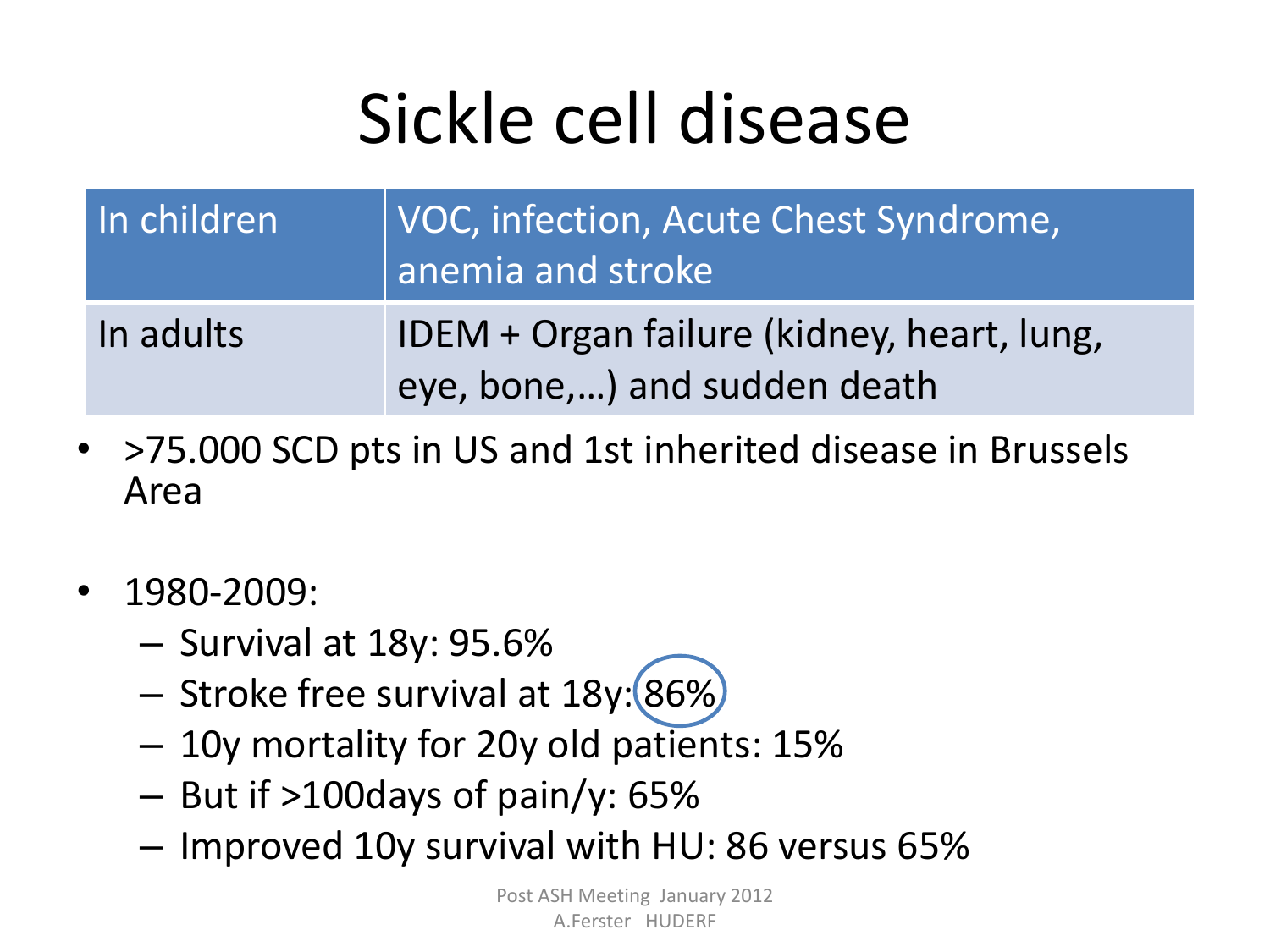#### The lung is a target organ in Sickle Cell disease *K. Hassell. 2011*

- TRV > 2.5m/sec associated with ↑ mortality
	- >2.8: higly indicative of PH*Gladwin M. 2004*



- 6 min Walk Test correlates with TRV, mPAP, anemia
- Walk-PHaSST<sub>(randomized placebo controlled Treatment for Pulmonary HTand SCD With Sidenafil)</sub>
	- Sildenafil for pt with TRV>2.7m/s change in 6min walk-test?
	- Fremature end of the trial  $\leq \bigwedge$  pain episods (NO: role in nociceptive pain?)
	- But some pts with PH have improvment with NO donors

| PH screening recommanded in symptomatic $SS$ and $SB^{\circ}$ pts |                                                 |  |  |  |
|-------------------------------------------------------------------|-------------------------------------------------|--|--|--|
| If $TRV > 2.5m/sec$                                               | $\rightarrow$ Right heart catheterization       |  |  |  |
| Treat associated conditions                                       | Asthma, Infection, Cardiac failure, Sleep apnea |  |  |  |
| Disease modifying therapy?                                        | HU, Chronic tranfusion, HSCT                    |  |  |  |
| If PH confirmed                                                   | <b>Bosentan</b>                                 |  |  |  |
|                                                                   |                                                 |  |  |  |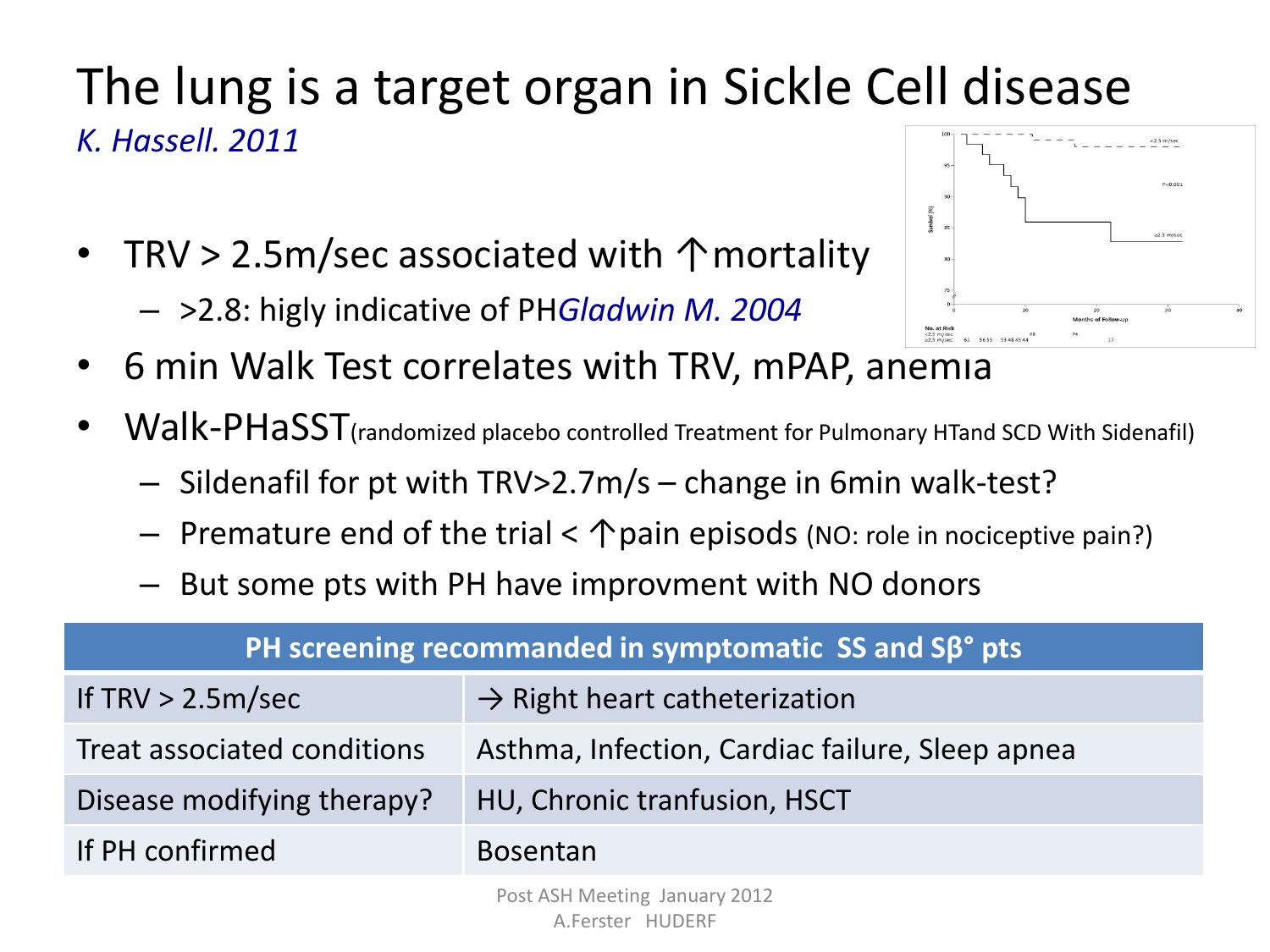#### Is Primary Prophylaxis possible for SCD?

- Hydroxyurea  $\downarrow$  pain rate, ACS and need for transfusion in children and adults
- Chronic treatment with HU  $\downarrow$  the risk of death
- Hydroxyurea in very young children appear to be safe but do'nt prevent kidney or splenic damage
- **BABY-HUG Study** *(Z. Rodgers; # 7, and P. McGann; # 8***)**
	- RDZ trial HU Age: 9-18 mo
	- Not met primary endpoints: Preservation of spleen and kidney function
	- But less transfusion, dactylitis, VOC, ACS, febrile illness
	- Role in prevention of stroke risk or SI? To be assessed
	- No genotoxicity (no ↑ chr. breaks, micronucleated reticulocytes, VDJ recombination in the treatment arm when compared to no HU arm)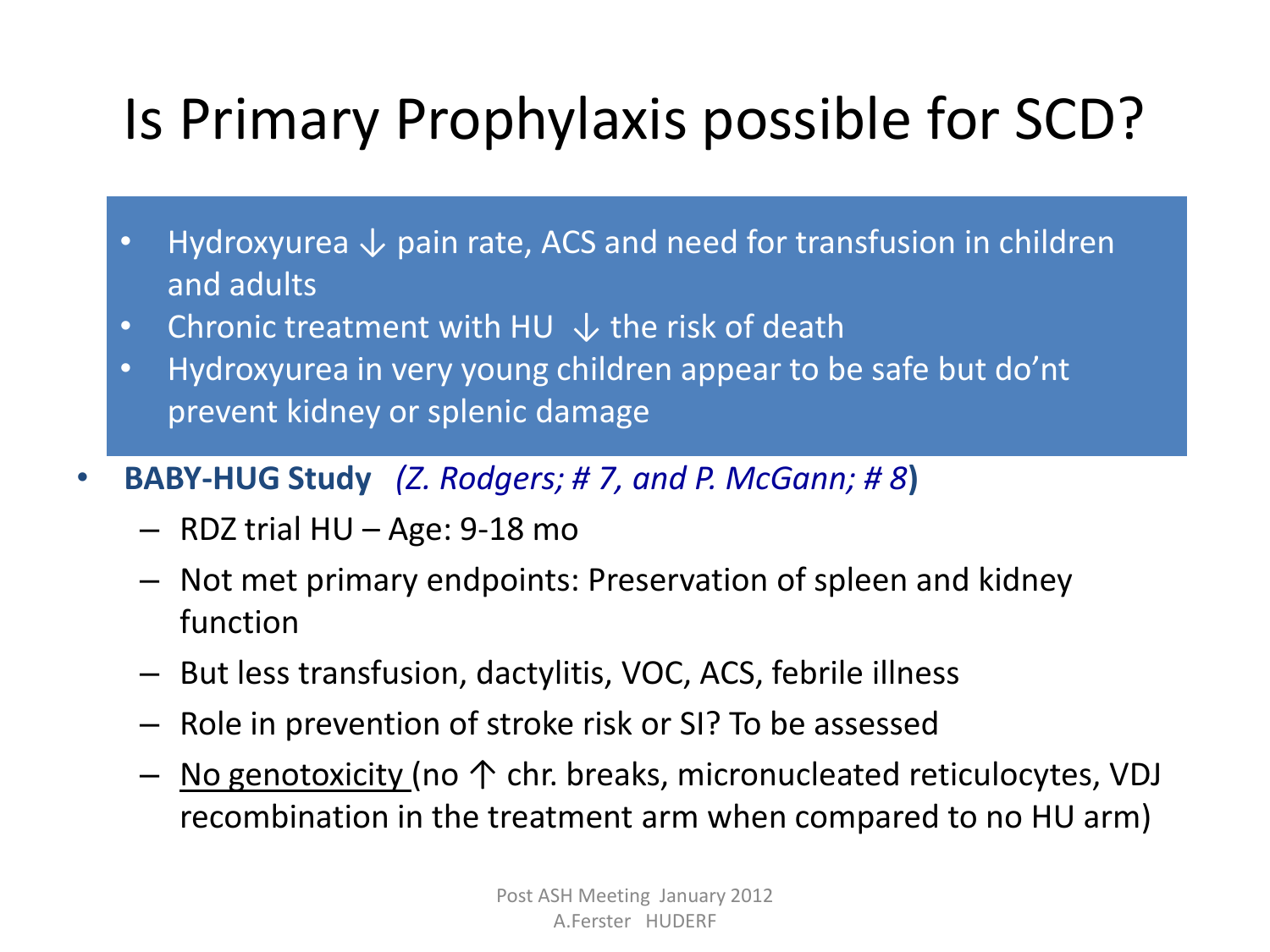#### Increased incidence of hematological malignancies among Californians with SCD *(A. Mahajan; #1073)*

- High cellular turn-over and inflammation are associated with the development of malignancies
- 个 risk of malignancy already suggested previously
- SCD pts linked to California Cancer registry

|                   |    | <b>Observed cases</b> |     | <b>Expected cases</b> | <b>SIR</b><br><b>Standardized incidence</b><br>ratio |
|-------------------|----|-----------------------|-----|-----------------------|------------------------------------------------------|
| All hematopoietic | 46 |                       | 1.2 |                       | 37.9                                                 |
| Lymphomas         | 18 |                       | 0.7 |                       | 25.2                                                 |
| Myeloma and CLL   | 8  |                       | 0.2 |                       | 47.7                                                 |
| Acute Leukemia    | 11 |                       | 2.4 |                       | 45.7                                                 |
|                   |    |                       |     |                       |                                                      |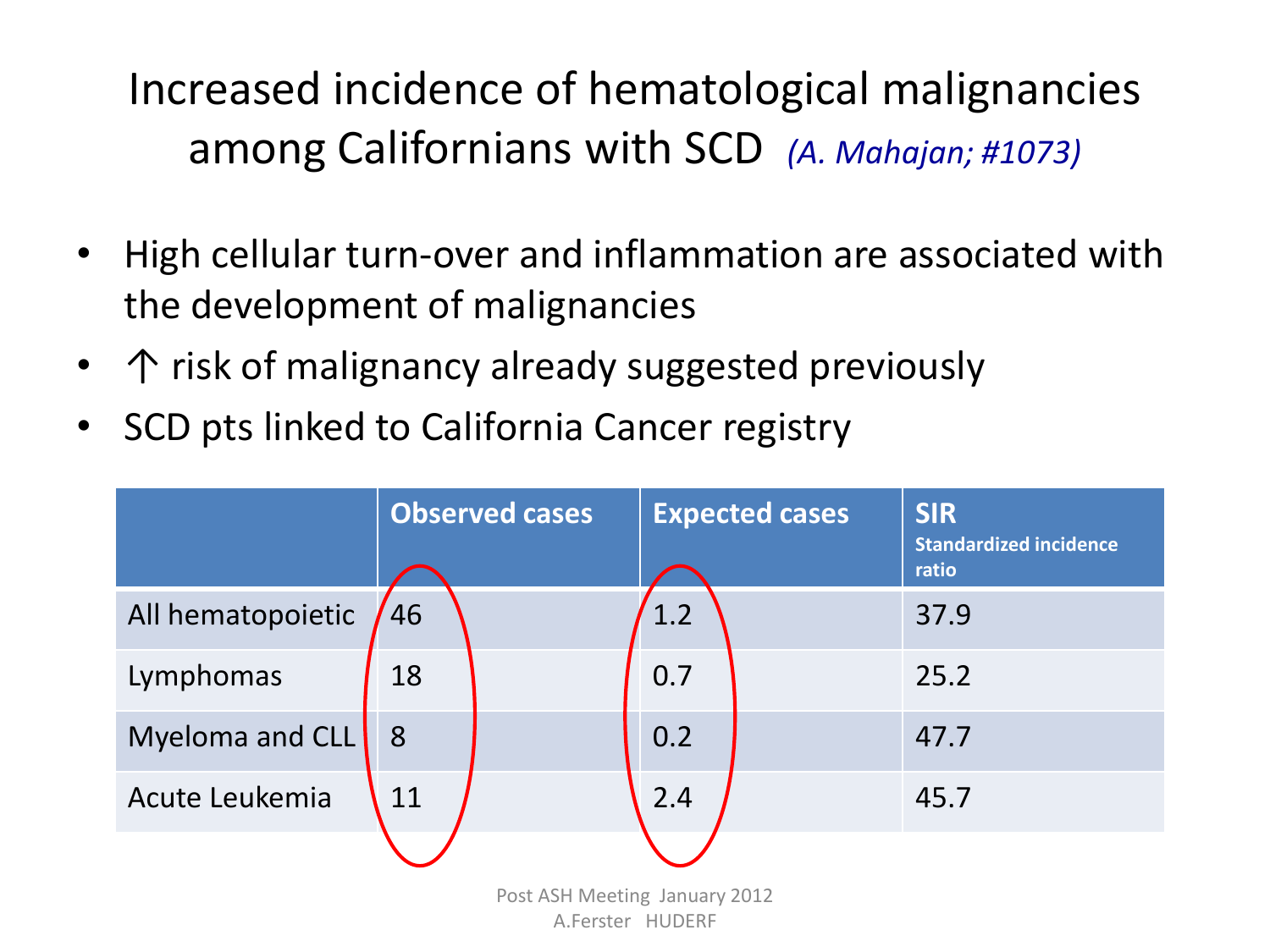### Predictors of Morality in SCD (# 515, 339, 1081, 2070 ….)

- Morality is 6% up to 18y and 30% in the 18 30 age group
- Main cause of death is children and adolescent: **STROKE**
- **TRANSITION PERIOD** from PED to ADULT care is critical (个个deaths)
- In-Hospital mortality: 844 deaths/166.084 admissions
	- Male gender (OR 1.6)
	- Every 10 y increase of age (OR 1.6)
	- Transfusion or ExTf (OR 1.7 or 4)
	- Acute Chest Syndrome (OR 2.6)
	- Sepsis (OR 11.2)
- SCD patients wait longer in the Emergency Dept while they should be prioritized
- Frequent **ED** visits associated with 个个 mortality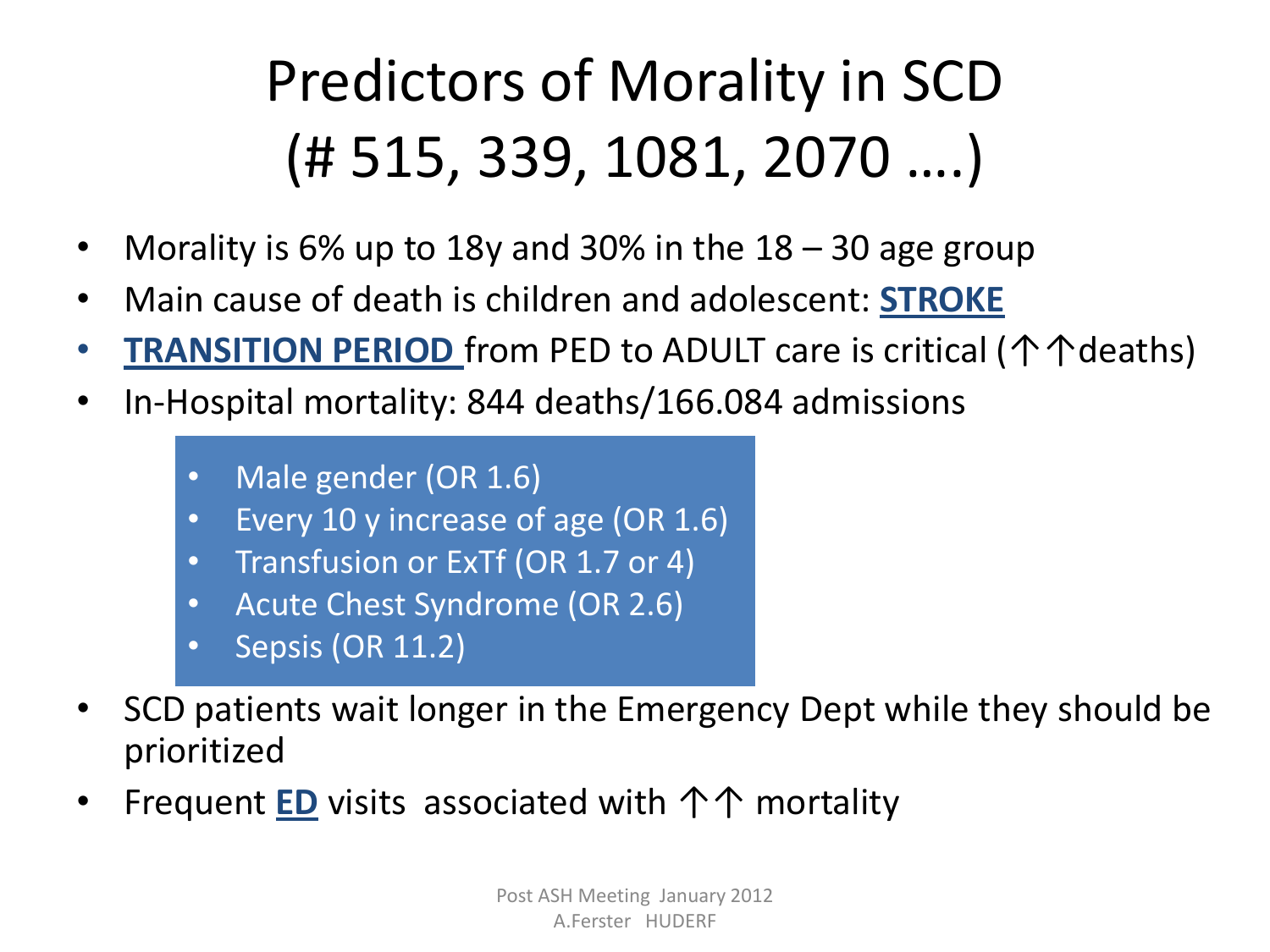Age related treatment patterns in SCD: more complications at age of transition to adult care and less transfusion, chelation and prescription of HU *M. Blinder; #12 and #338*

• The dramatic increase in complications with decline of Tf, HU prescription and chelation is due in part to inadequate transition to adult care

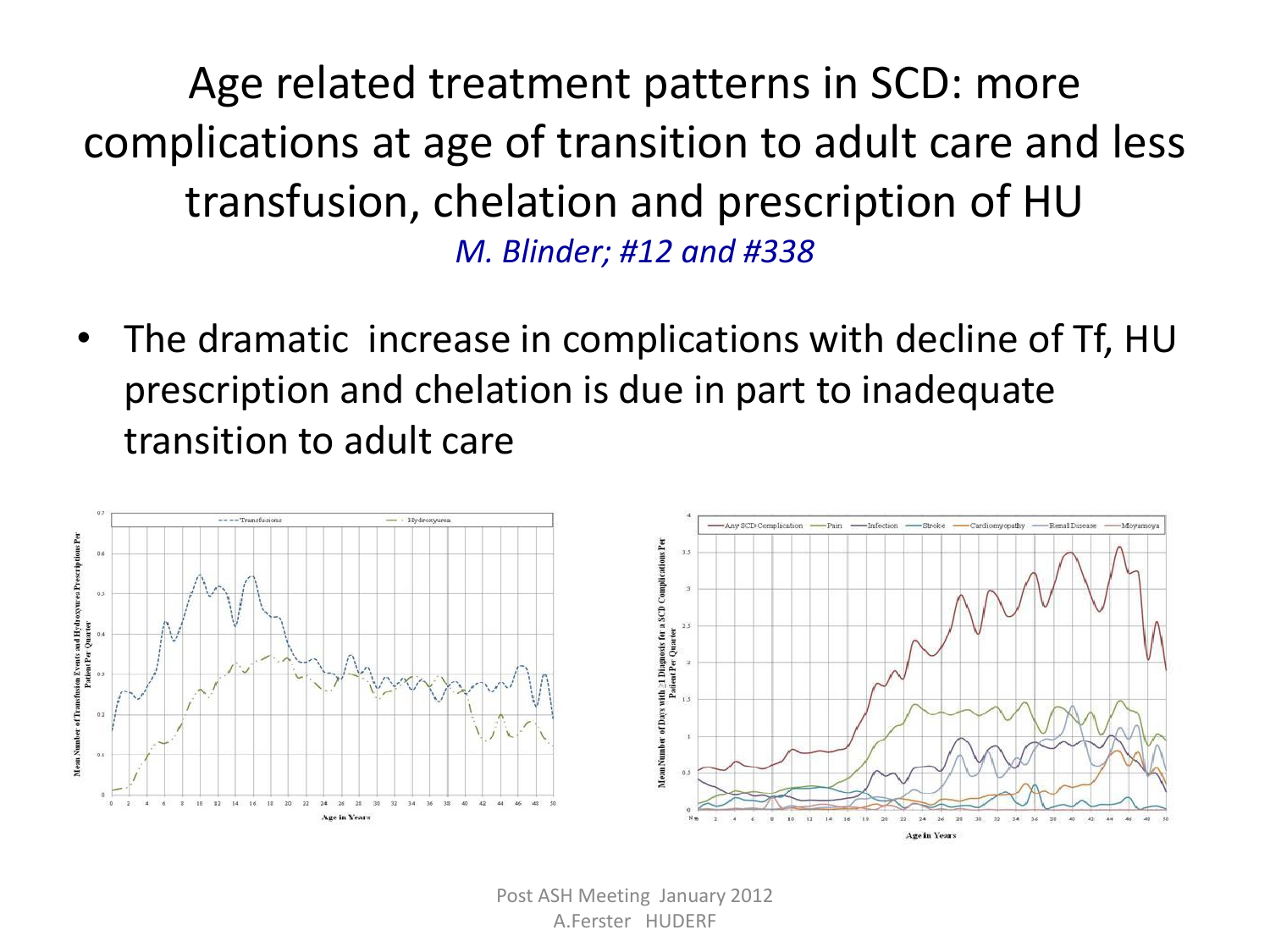### Preoperative transfusion in SS patients reduces Serious Adverse Events *(J. Howard et al; #9)*

- Surgery associated with high rate of complications
- Better outcome if preoperative tf but variable practice
- RDZ study for medium risk surgery (abdominal, ENT, orthopedic,…)

| If $Hb <$<br>9g/dl    | <b>Top-up transfusion</b>   |
|-----------------------|-----------------------------|
| If $Hb > 0$<br>9 g/dl | <b>Exchange transfusion</b> |

**Preoperative transfusion strongly recommanded**

|                                        | <b>No</b><br><b>Transfusion</b> | <b>Transfusion</b> |
|----------------------------------------|---------------------------------|--------------------|
| <b>Patients</b>                        | 34                              | 36                 |
| <b>Complications</b>                   | 39%                             | $14\%$ **          |
| SAE'S                                  | 30%                             | $2.9\%$ **         |
| <b>Acute Chest S.</b>                  | 27.3%                           | $2.9\%$ **         |
| <b>Peri-op transfusion</b>             | 38%                             | $**$               |
| Almost no alloimmunisation (both arms) |                                 |                    |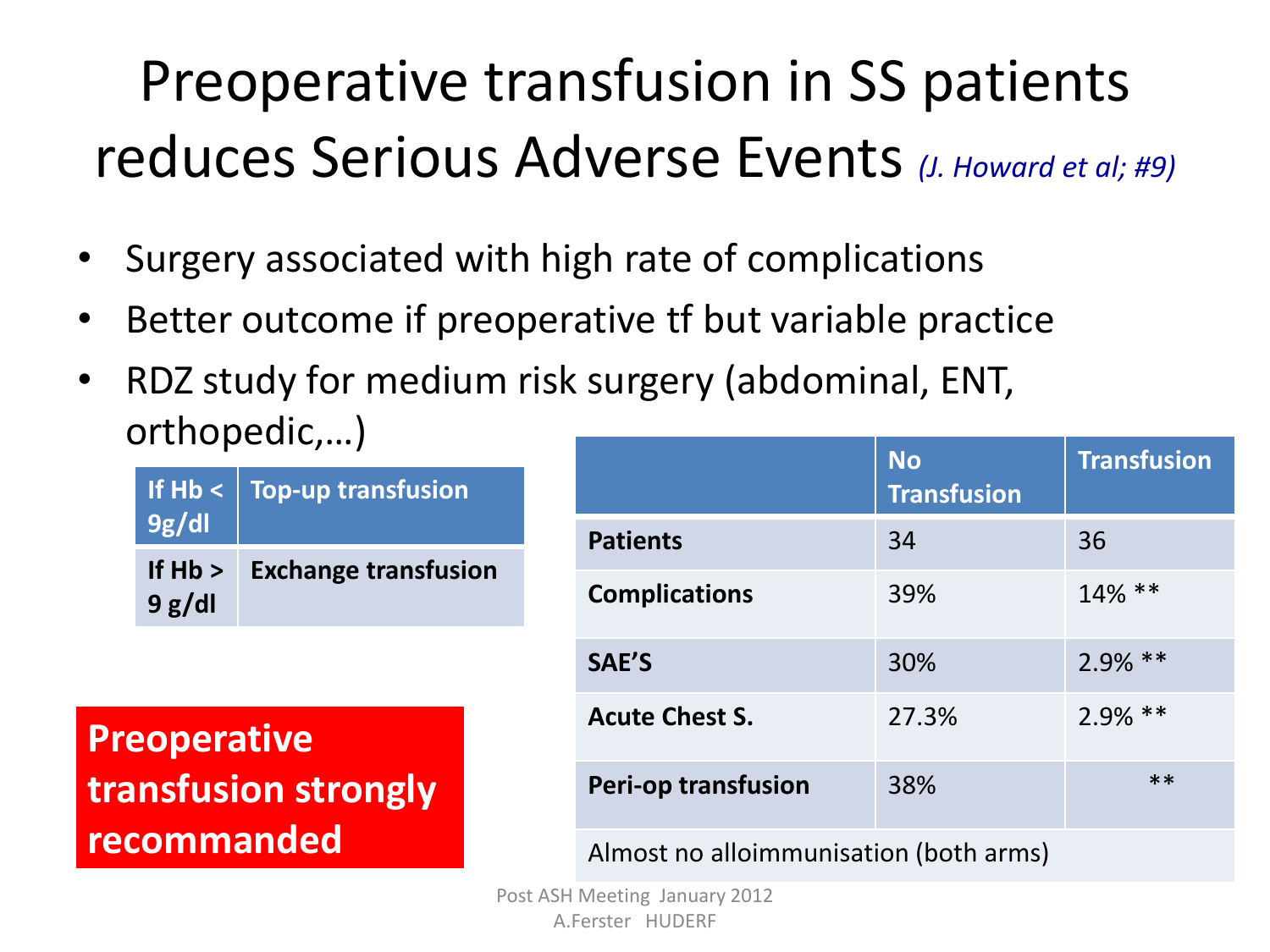# HSCT for SCD



- Excellent results with MAC with MSD (#3103)
- Improves SNC disease and cognitive outcome (#11)
- Also in Brazil (13/16 pts alive and cured) (#1064)
- Adults with severe organ dysfunction do not tolerate MAC  $\rightarrow$  Need for alternative approach
- Most patients lack a MSD  $\rightarrow$  Need for alternative donor – In US: only 7% of donor/ CBU < African origin - Very few 6/6 match
- Novel approaches tested in trial setting:
	- Non-Myeloablative allo-HSCT for adults (# 11)
	- Haploidentical Tx
	- Scurt STUDY ongoing for <19y with MUD 8/8 with RIC (alemtuzumab-Fluda-TT)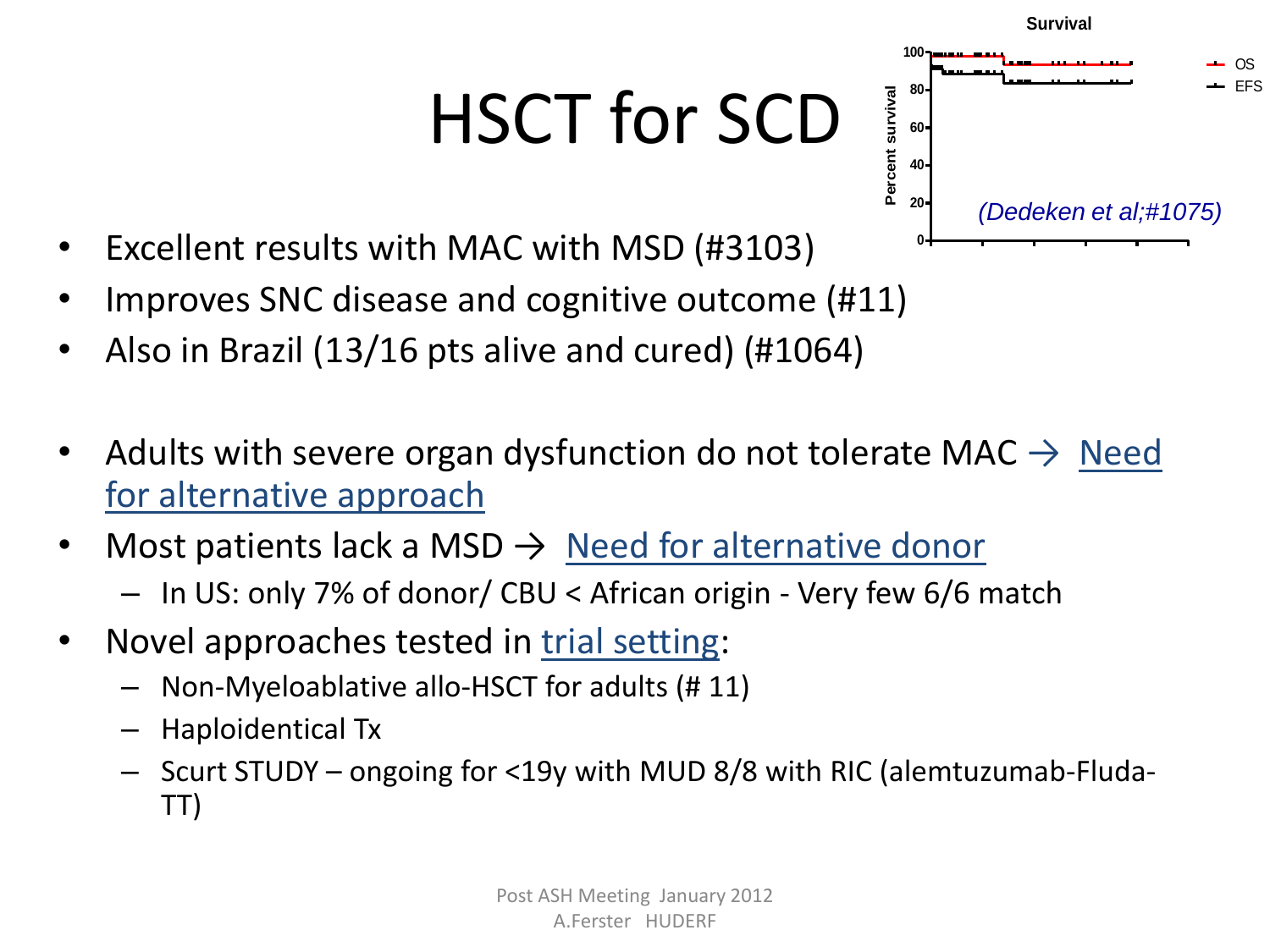#### Non Myeloablative allo-HSCT for adult patients with severe SCD is feasible *M. Hsieh; #11*

| <b>Patients with severe disease</b>                                                           | Stroke or vasculopathy, Nephropathy, PH, AVN,<br>Most had > 1 organ damage |  |  |
|-----------------------------------------------------------------------------------------------|----------------------------------------------------------------------------|--|--|
| Conditioning                                                                                  | Alemtuzumab + 300 cGy TBI                                                  |  |  |
| <b>GVH</b> prophylaxis                                                                        | Sirolimus $>$ $>$ 1y                                                       |  |  |
| Donor                                                                                         | <b>MSD</b>                                                                 |  |  |
| 23 patients evaluated<br>20 engrafted<br>$\bullet$<br>3 rejection<br>Survival 100%<br>No GVHD |                                                                            |  |  |
| Donor CD3 chimerism: 40% at 48 Mo                                                             |                                                                            |  |  |
| Some reversal of end-organ damage (PH, kidney, etc)                                           |                                                                            |  |  |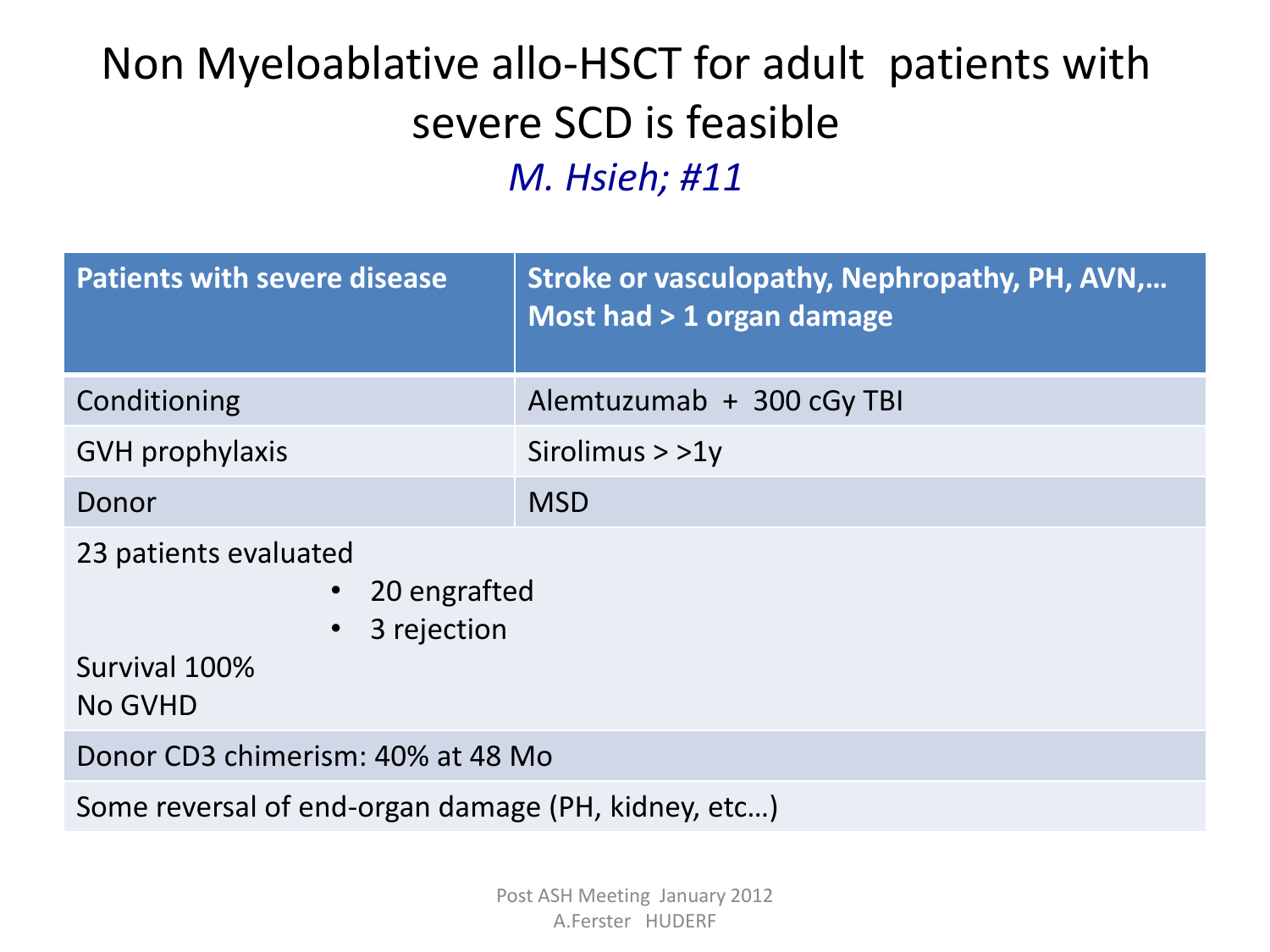# Thalassemia and Iron Overload

Safe Iron load

- Liver Iron Content < 7 mg Fe/g dry dw liver
- Ferritin < 1500 ng/mL but no cardiac death if < 2500 ng/mL Why combination therapy?  $\downarrow$  toxicity,  $\uparrow$  organ-specific iron removal, additive or synergestic effect
	- 3 chelators available (deferoxamine, deferiprone and deferasirox)
	- DFO+DFP: synergestic effect and effective to  $\downarrow$  cardiac iron load
	- DFO+DFX: scarce data no additive effect??
- DFP+DFO more effective to improve ventricular function
- DFX alone more effective to reduce hepatic siderosis
	- → TT according organ *A. Pepe; #1087*
- In Non transfused Thalassemic pts (Thal Intermedia, HbE-β°, HBH): Low dose DFX effective to reduce iron overload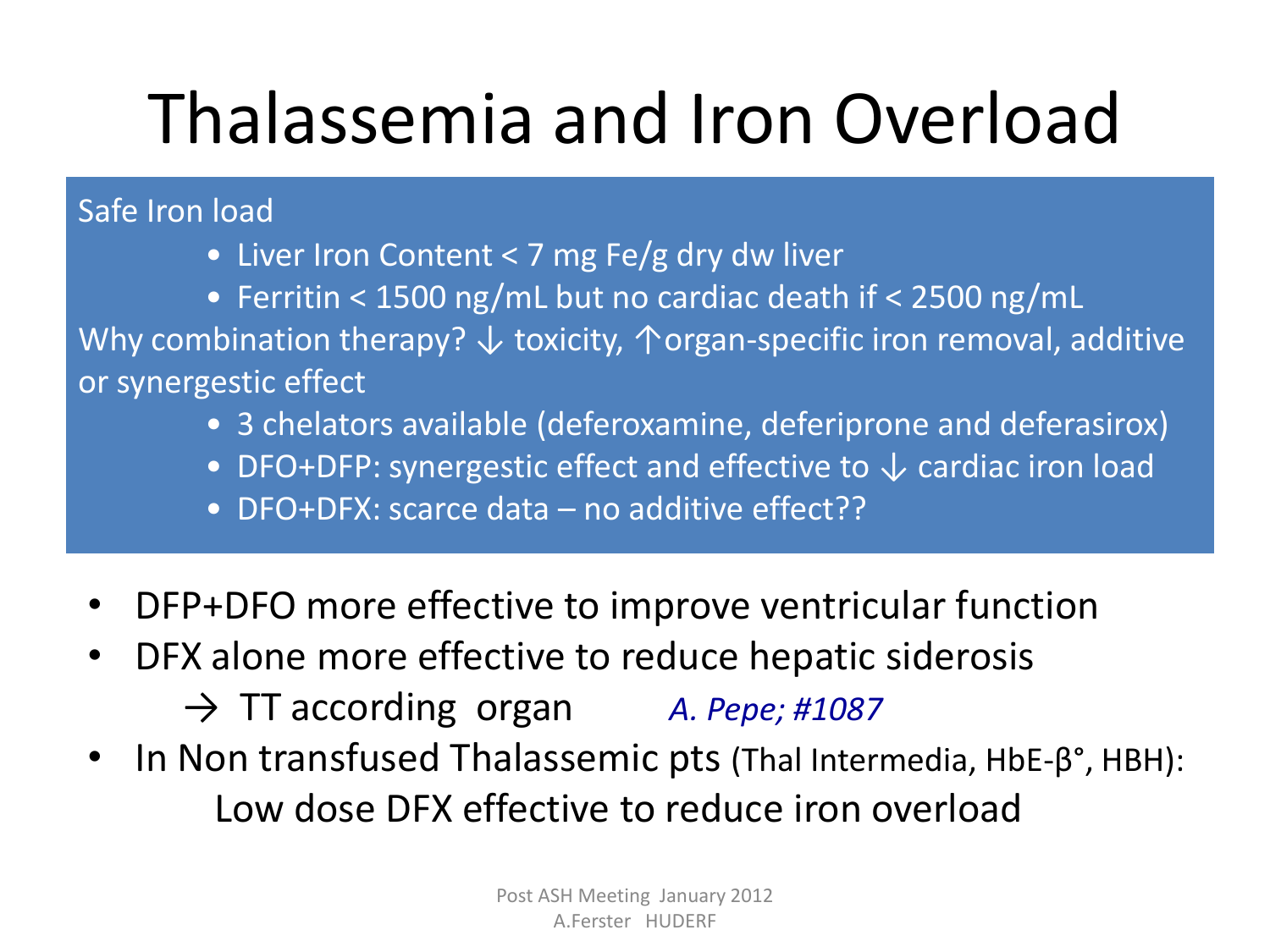### BMT for Thalassemia Major – Report of EBMT Registry *(Baronciani et al; #905)*

EBMT survey on Tx performed these last 10 years in 1953 pts from 134 centers in 28 countries. •Most of patients are < 18y and the majority Tx with a BM from a MSD. •Thalassemia Free Survival at 81%

- Optimal results in < 14y and worse outcome with  $\uparrow$  age
- Less good in Iran Turkey,… (suboptimal prior therapy)
- EFS according to donor: MSD: 91% MFD: 88% MMUD: 74% MUD-MMFD: in between

Tx with alternative donor must be carefully evaluated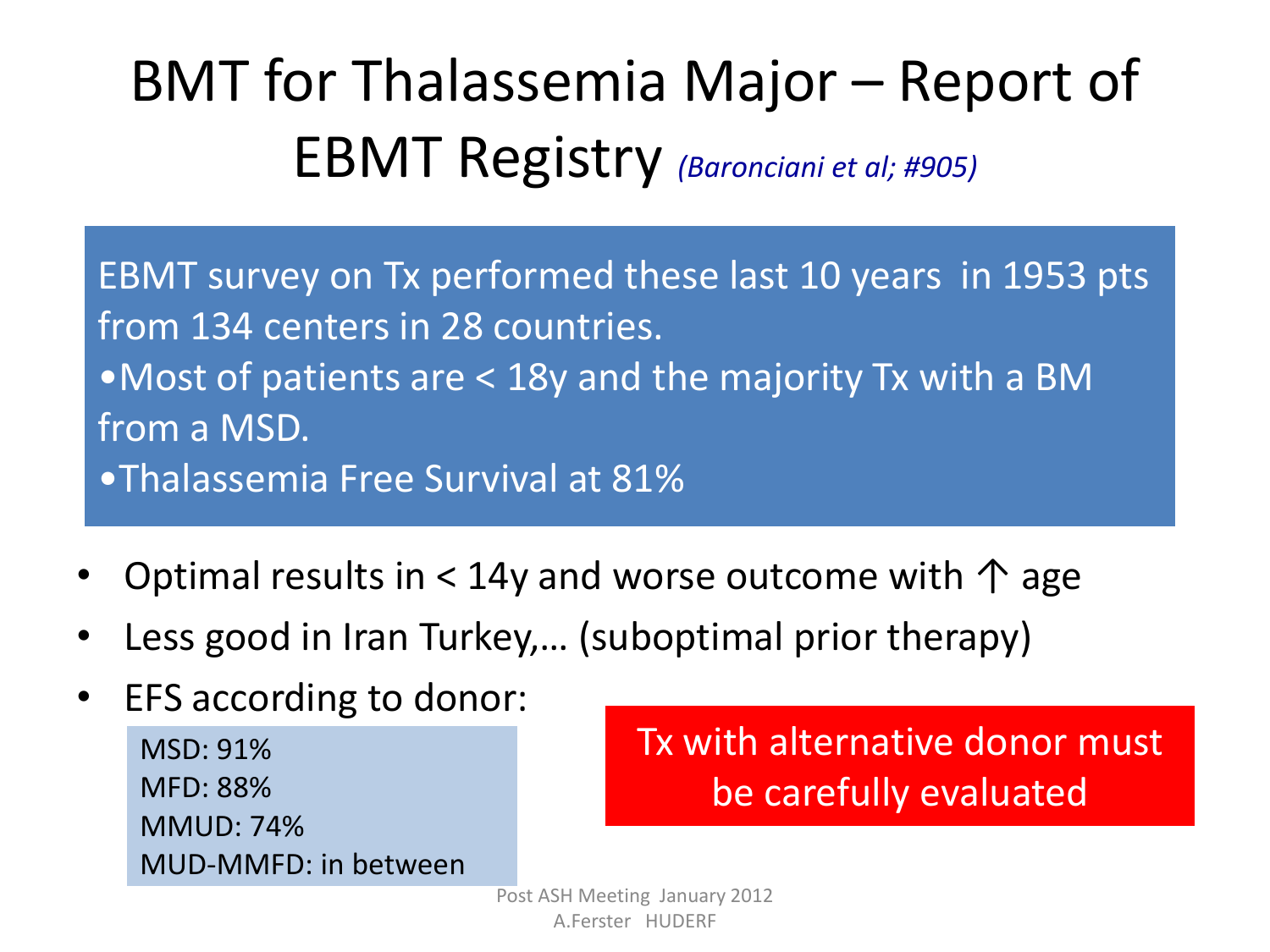#### BMT for Thalassemia Major

- HSCT from Alternative Donors with conditioning with CPM, Bu, Fludarabine and Thiotepa achieved OS, DFS and TRM of 92%, 90% and 8% in 61 Chinese pts *(C Li; #3034)*
- Treosulfan based regimen less toxic for high risk patients in 30 Indian pts *(V. Mathews, #1017)*
- Unrelated BMT with selection of donor based on HR HLA typing (10/10 or 9/10 with locus C MM) provides TFS of 84% *(Locatelli et al; #149)*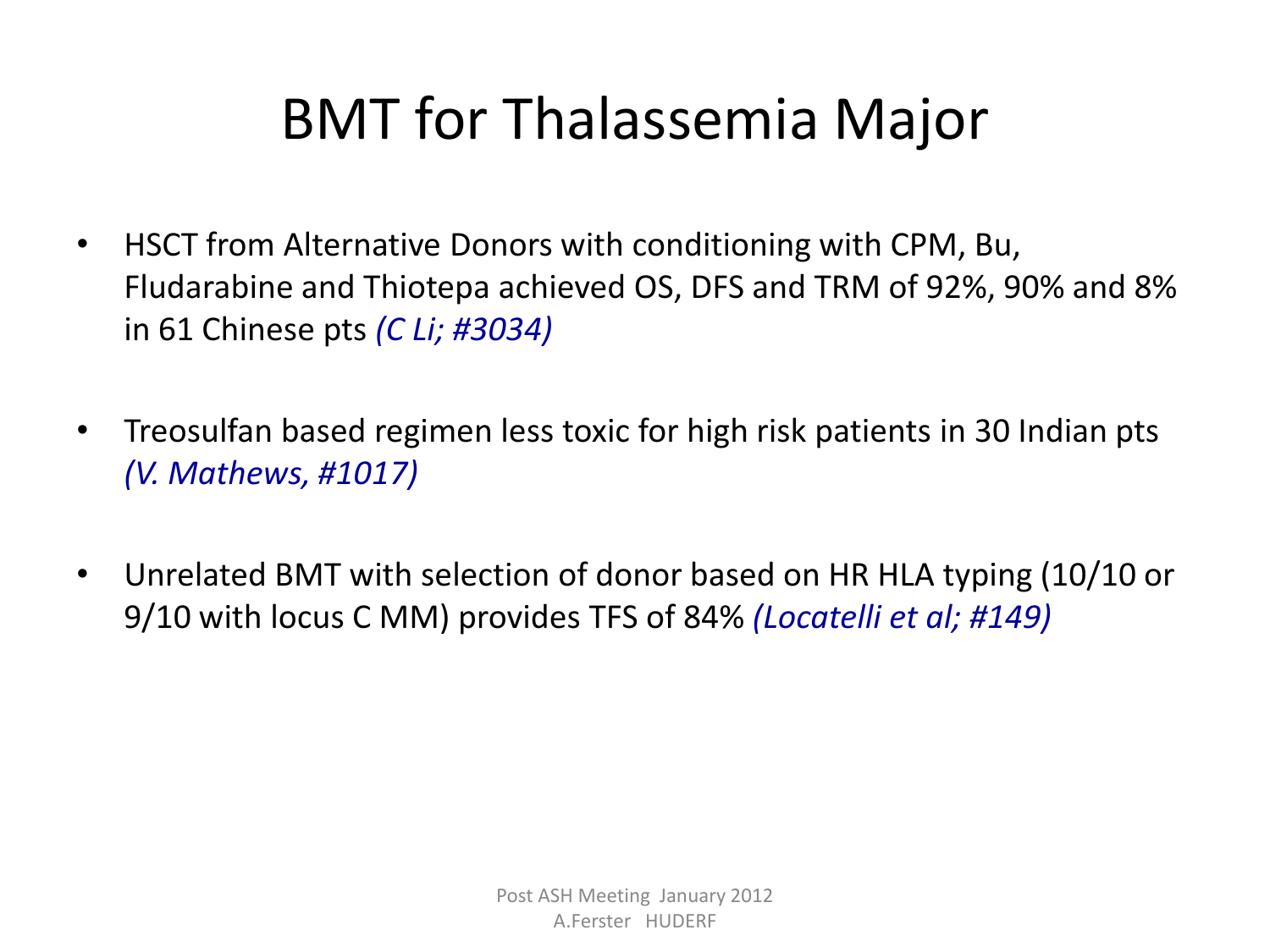